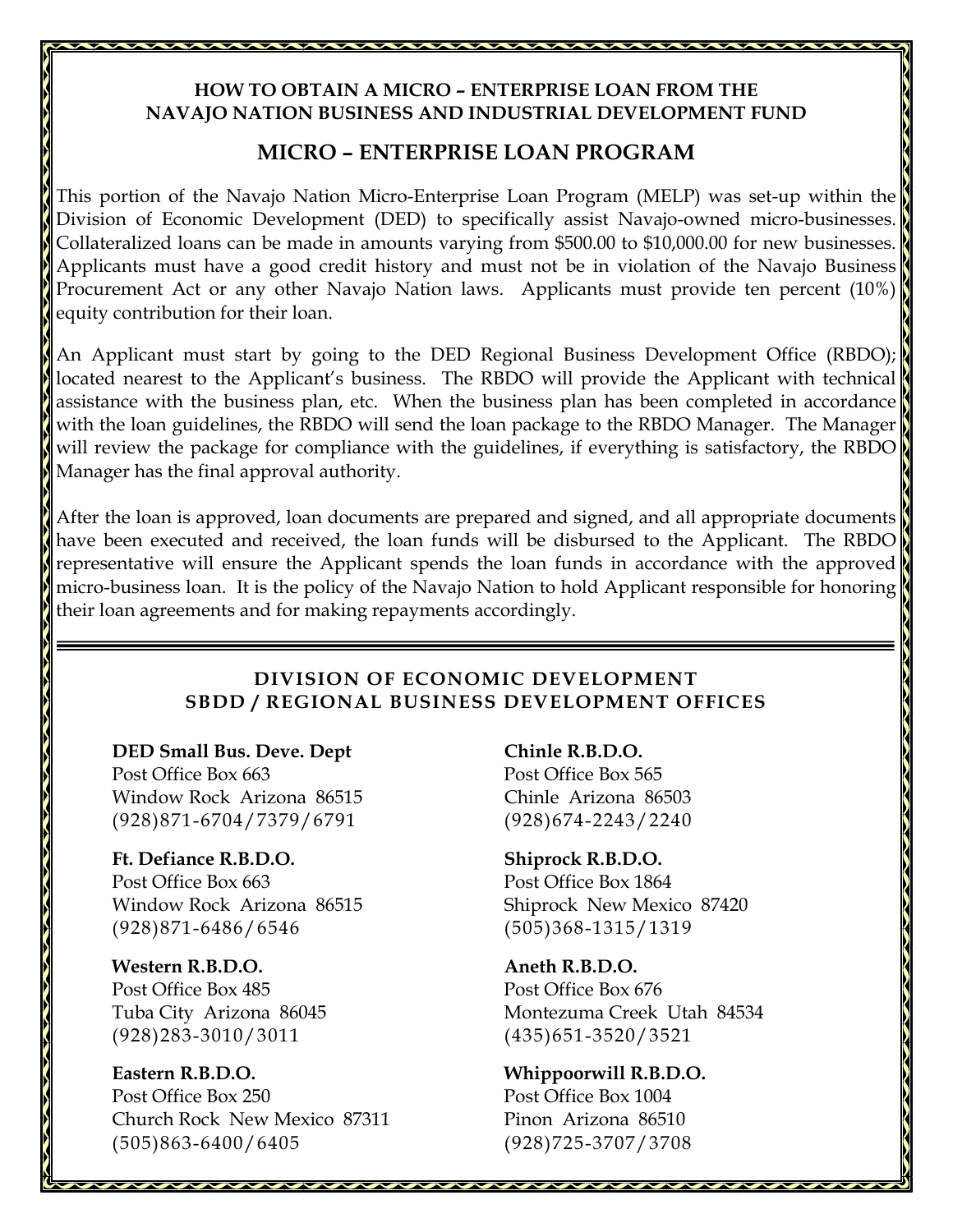# **NAVAJO NATION BUSINESS AND INDUSTRIAL DEVELOPMENT FUND MICRO ENTERPRISE LOAN PROGRAM GUIDELINES**

TABLE OF CONTENTS

| SECTION      | TITLE                            | PAGE           |
|--------------|----------------------------------|----------------|
| $\mathbf{1}$ | AUTHORITY                        | $\overline{2}$ |
| 2            | PURPOSE                          | $\overline{2}$ |
| 3            | SCOPE AND POLICY                 | $\overline{2}$ |
| 4            | LOAN APPROVAL AUTHORITIES        | 3              |
| 5            | INITIAL ALLOCATION OF LOAN FUNDS | 3              |
| 6            | LOAN REQUIREMENTS                | 4              |
| 7            | APPROVAL/DISAPPROVAL PROCEDURES  | 7              |
| 8            | LOAN DOCUMENTATION               | 7              |
| 9            | LOAN CLOSING                     | 8              |
| 10           | TECHNICAL ASSISTANCE             | 8              |
| 11           | COLLECTIONS                      | 8              |
| 12           | ACCOUNTING                       | 11             |
| 13           | WRITE OFF OF LOANS               | 13             |
| 14           | MODIFICATION OF GUIDELINES       | 13             |

(Revised 10/25/04 and Approved on 1/5/05)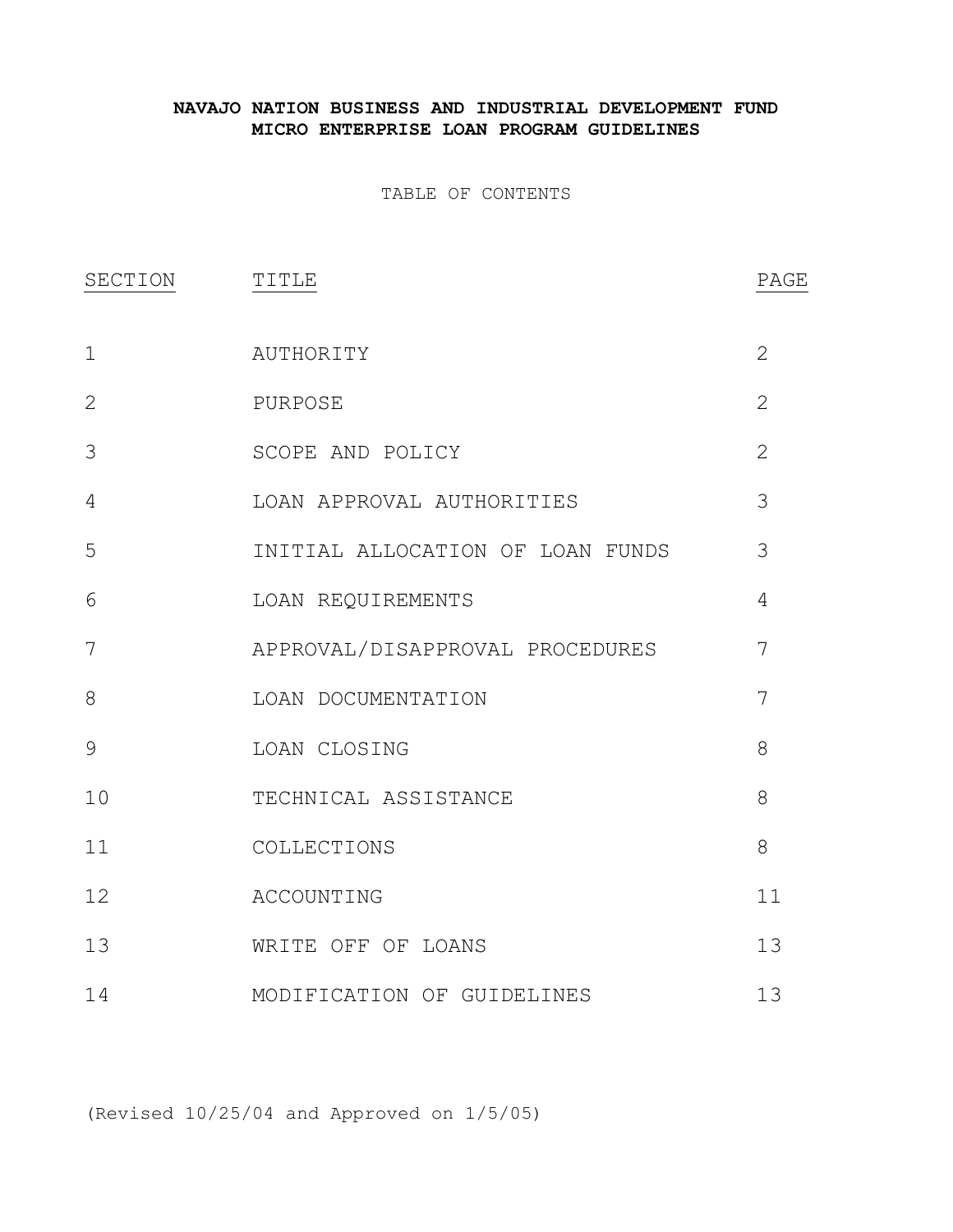# **NAVAJO NATION BUSINESS AND INDUSTRLAL DEVELOPMENT FUND MICRO ENTERPRISE LOAN PROGRAM GUIDELINES**

#### **SECTION 1 - AUTHORITY**

- A. By Resolution No. CF-3-88, the Navajo Nation Council established the Navajo Nation Business and Industrial Development Fund (BIDF) to provide a source of funds for small business, industrial and commercial development on the Navajo Nation. Pursuant to 12 N.N.C. Section 1704(B(4), the Division of Economic Development (DED) is delegated the duty and responsibility for developing policies, rules and regulations to implement the BIDF programs. Pursuant to 12 N.N.C. Section 1704(A), the Economic Development Committee (EDC) of the Navajo Nation Council is delegated the authority to review and approve such policies, rules and regulations.
- B. Upon recommendations of the Chief Financial Officer and the Executive Director, Division of Economic Development, the Economic Development Committee of the Navajo Nation Council hereby establishes the Micro-Enterprise Loan Program (MELP). The MELP shall be administered in accordance with these guidelines.

#### **SECTION 2 - PURPOSE**

- A. To provide financing for micro-businesses, such as self-employed individuals, home-based businesses, cottage industries and small retail or wholesale businesses which initially employ less than five persons.
- B. To provide business financing to Navajo individuals and businesses who do not have access to conventional financing.
- C. To provide short-term loans of up to \$10,000.00 to small businesses for working capital, purchase of inventory, supplies, furniture, fixtures, machinery and/or equipment.

# **SECTION 3 - SCOPE AND POLICY**

- A. All loans approved and all loan payments received hereunder shall be processed and managed in accordance with these guidelines.
- B. It is the policy of the Navajo Nation to operate the MELP in a businesslike manner, to extend credit based upon credit-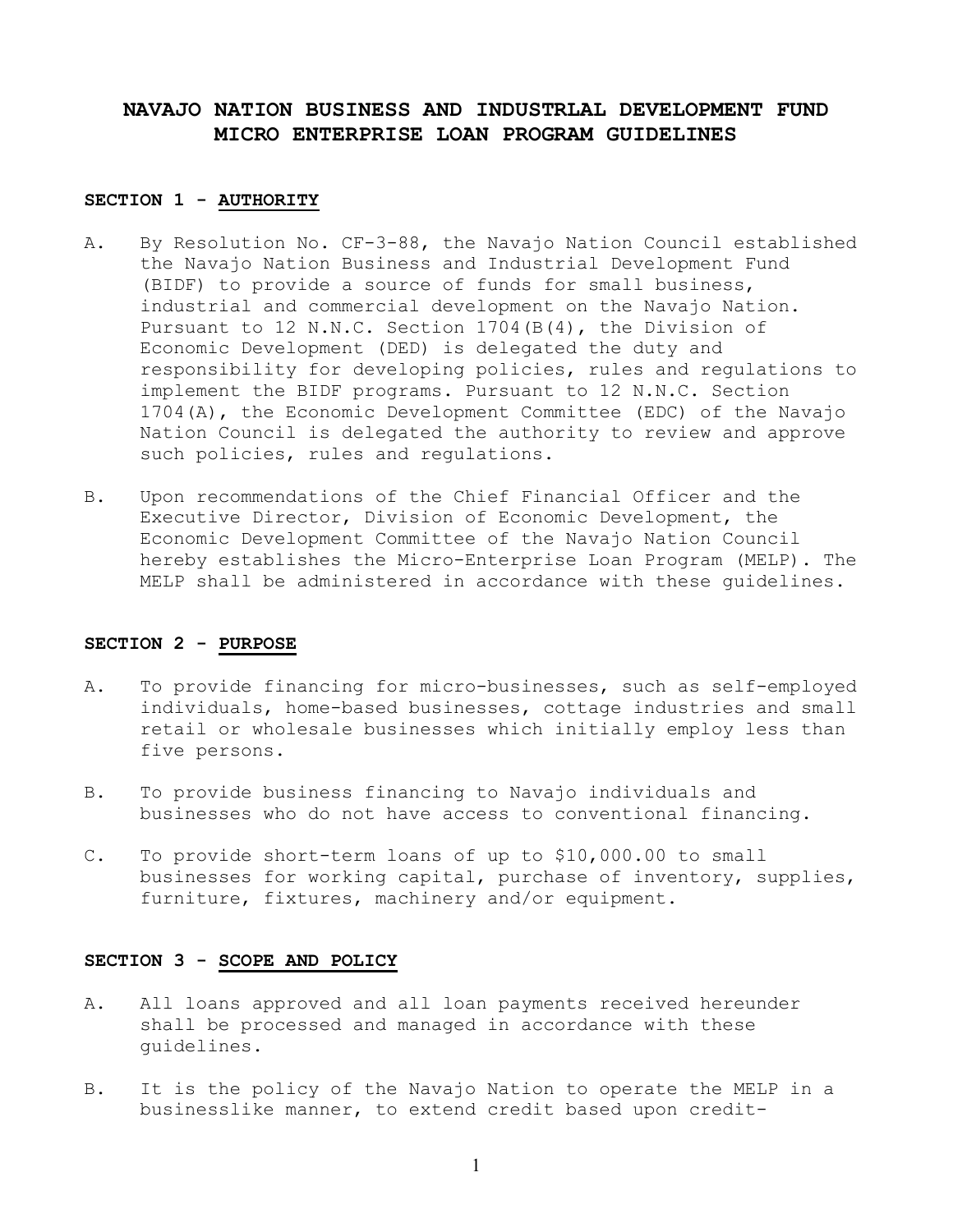worthiness, to maintain accurate accounting records, and to service loan accounts to protect the assets of the Fund.

- C. It is the policy of the Navajo Nation to consider the special needs of Navajo businesses in the management of the Program, to be culturally sensitive, and to make special efforts to consider qualified Navajo applicants on an equal opportunity basis, regardless of age, sex, religion or political affiliation.
- D. It is the policy of the Navajo Nation to hold borrowers responsible for their debts, for loan agreements to be honored and for repayments to be made accordingly. When applicable, property pledged as collateral shall be seized and sold to satisfy delinquent accounts to the fullest extent permitted by law.

#### **SECTION 4 - LOAN APPROVAL AUTHORITIES**

- A. The Program Managers within the Regional Business Development Offices (RBDO) are hereby delegated the authority and responsibility to approve all loans made in accordance with these guidelines.
- B. Loans approved by RBDO Managers may be subject to a quality review by the Chief Financial Officer and/or Executive Director of the Division of Economic Development. It is not anticipated that the Executive Director and Chief Financial Officer will review every loan but will monitor the overall program for compliance with these guidelines. Program Managers are responsible for loans made by their offices.
- C. The Executive Director and Chief Financial Officer together may recommend changes in loan approval procedures if deemed necessary.

### **SECTION 5 - INITIAL ALLOCATION OF LOAN FUNDS**

- A. Initially, loan funds shall be allocated equally among the RBDO's for the purposes stated for the program. Subsequent allocations may be influenced and modified by criteria such as default rates, collection efforts, loan demand, quality of loans, and other criteria.
- B. Each RBDO Manager shall be responsible for administering and monitoring the loans made by his office to ensure that loans approved comply with these guidelines.
- C. For the purposes stated herein, the MELP allocation shall be revolving, such that loan repayment shall be deposited back to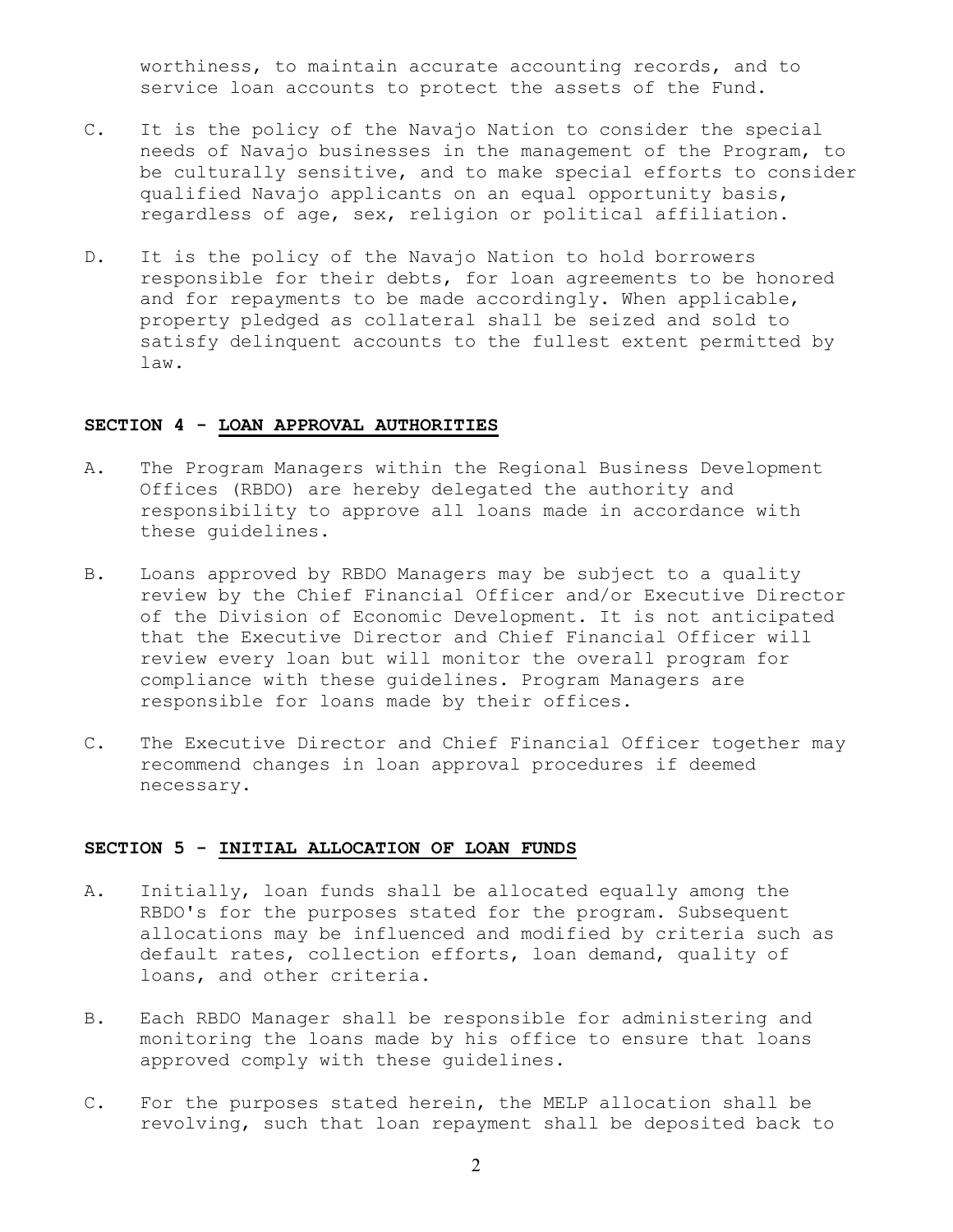the MELP Account to be used for funding additional future loans.

D. Allocations of additional funds appropriated for the MELP Program shall be approved by the Economic Development Committee upon recommendation of the Chief Financial Officer and Executive Director of the Division of Economic Development. If necessary, allocations of funds between RBDOs shall be determined by both the Chief Financial Officer and Executive Director.

## **SECTION 6 - LOAN REQUIREMENTS**

- A. Applications for loans shall include the following:
	- 1. A signed and completed loan application form developed by DED.
	- 2. A 1 to 3 page loan proposal including a description of the business for which the loan funds are requested and how the loan proceeds will be utilized and subsequently paid back to the MELP. The loan proposal should also include a brief description of the collateral securing the loan and the market value of collateral supported by appropriate documentation.
	- 3. A resume of the owner or owners, and required supporting documents such as partnership agreements, lease agreements, business licenses, permits, site location map, insurance policies, and agricultural tax schedules, etc., as appropriate.
	- 4. A copy of three prior years of federal personal and/or business income tax returns which illustrate business enterprise earnings history and potential.
	- 5. If applicable, copies of documents authorizing the use of land or commercial space in which the business is to be located. Applicants who do not require a business site lease and intend to operate their business out of their home must provide a detailed map of the location of their home-based business.
	- 6. An acceptable credit history as confirmed through an established credit bureau; or three verified credit references evidencing a history of repayment.

In no instance shall a loan be approved and/or disbursed if the applicant has an unacceptable credit report, such as collection accounts, bankruptcy, tax liens, or civil judgments on the report. A good credit history provides reasonable assurance to the Navajo Nation that the loan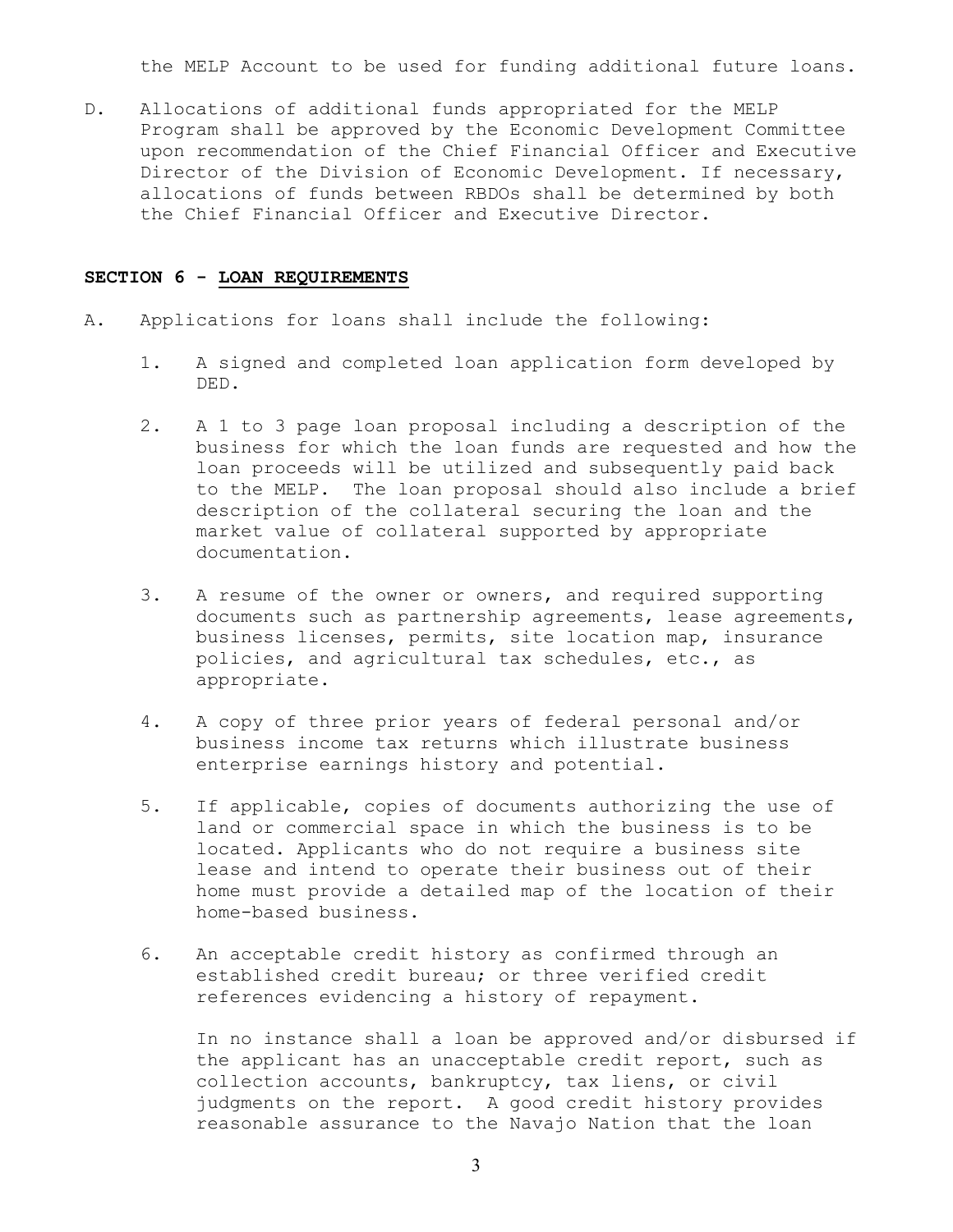will be repaid. If the applicant feels that the credit report is not accurate, the applicant has a right to contact the credit reporting bureau to correct his credit report.

- B. Applicants must be enrolled members of the Navajo Nation who are in business or starting a business venture.
- C. All appropriate documentation submitted by the Applicant shall be analyzed and verified to the fullest extent possible by the RBDO assisting the applicant.
- D. Knowingly making a misstatement of facts on the application shall immediately disqualify the applicant.
- E. No application shall be considered without prior Navajo Business Procurement Act clearance (12 N.N.C. §1501, *et seq*.).

 In order to avoid the appearance of undue influence and Conflict of Interest, applications from all program staff, and all other individuals who have an actual or potential Conflict of Interest as defined in the Navajo Ethics in Government Law, 2 N.N.C. §§ 3741 through 3758, shall obtain a written advisory opinion from the Ethics and Rules Office pursuant to 2 N.N.C. § 3879 (B) (7) as to the significance of this potential or actual Conflict of Interest prior to the approval of any loan under this program. Elected officials, political appointees and members of their immediate families shall not be eligible for a loan under these guidelines during their term of office. Division of Economic Development employees and their immediate family members shall not be eligible for a loan under this loan program.

 Navajo Nation Employees shall provide written approval from their immediate supervisor and the Personnel Director to engage in outside or self-employment as required under the Navajo Nation Personnel Policies Manual, Section III (C).

F. Loans to an Applicant may be approved as follows:

 From \$500.00 to \$10,000.00 for applicants who meet criteria for loan approval to be repaid over a period up to 48 months. Payback period to be determined at the discretion of the RBDO.

- G. The interest rate charged on all loans shall be fixed for the duration of the loan at prime rate plus 2% per annum, as published in the Wall Street Journal on the first business day in the month in which the loan is approved. Interest shall be calculated on the basis of 365 days.
- H. The Applicant shall provide equity contribution of ten percent (10%). The equity contribution shall be verified by the RBDO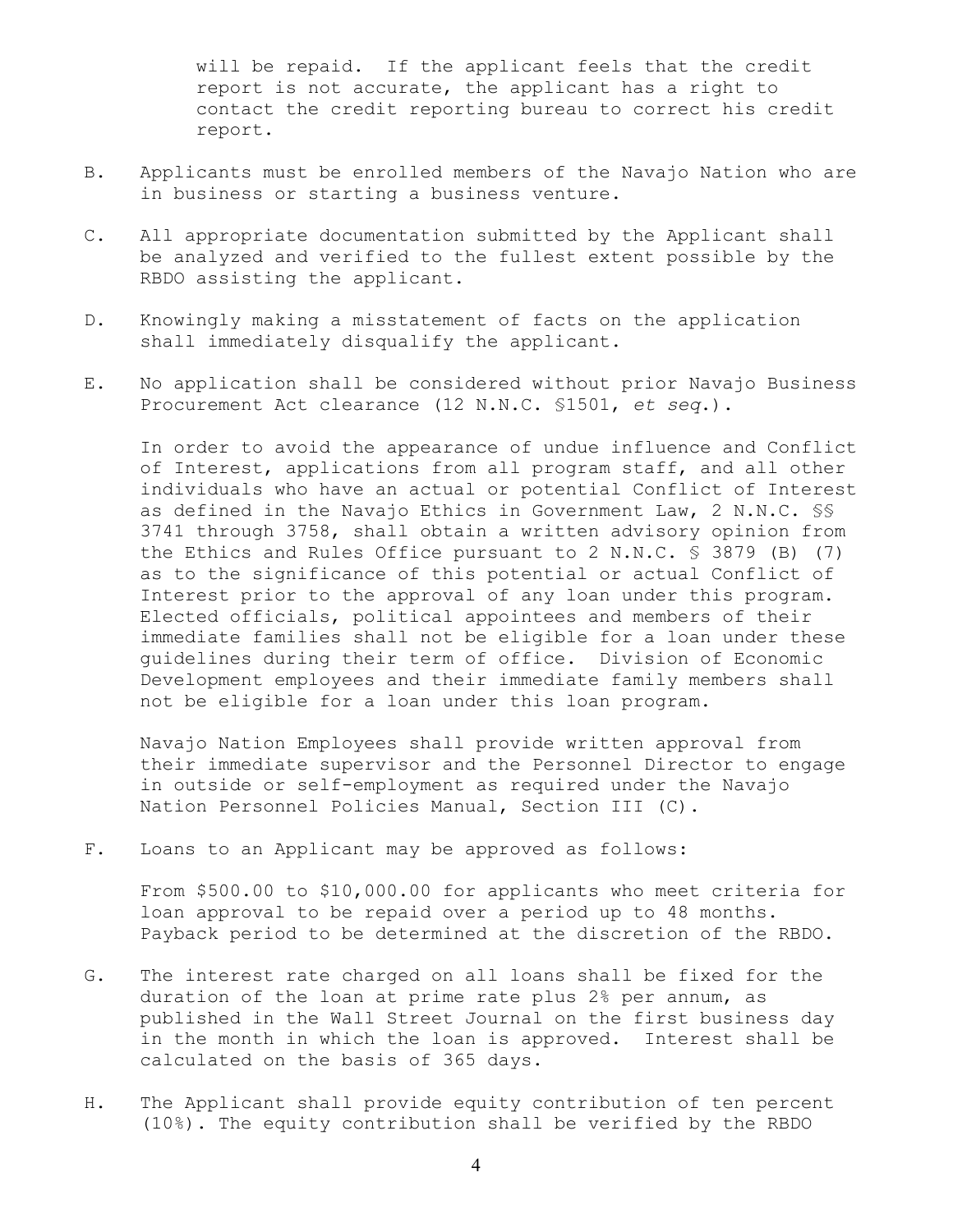prior to approval of the loan application. For the purposes of this section, 10% equity is determined by estimating the total financing required by the business and then taking 10% of that total financing amount. This 10% amount will be the equity contribution required from the applicant with the balance of 90% to be in the form of a loan by the BIDF or other financing. Time and effort of applicant may be considered as equity at the discretion of RBDO Manager. Such time and effort, if allowed, will be valued at \$50.00 per hour.

- I. The Applicant shall be responsible for the payment of all applicable fees necessary for the loan approval, recording fees of loan security documents, and title and registration fees which shall be payable at loan closing.
- J. Repayment shall commence after loan closing and shall be paid in equal monthly installments until the loan is paid in full including both principal and interest charged.
- K. There shall be no pre-payment penalty. All loan repayments and prepayments shall be applied to accrued interest initially and then to principal balance.
- L. Loan proceeds cannot be used for the following purposes:
	- 1. To pay all or part of any delinquent tax assessment of any type; or
	- 2. To refinance an existing debt unrelated to business or related to personal debt, to purchase real estate, except that working capital loans may be used to pay trade payables; or
	- 3. To pay for or conduct activities considered illegal by applicable law.
	- 4. To pay dividends, repurchase or redeem shares or to make loans or distributions of any sort to shareholders, partners or owners of the business.
- M. The Applicant's business venture must be located within the territorial jurisdiction of the Navajo Nation as defined in Title Seven of the Navajo Nation Code, Section 254, as all land within the exterior boundaries of the Navajo Indian Reservation or of the Eastern Navajo Agency, all land within the limits of dependent Navajo Indian communities, all Navajo Indian Allotments, and all other land held in trust for, owned in fee by, or leased by the United States to the Navajo Nation or any Band of Navajo Indians. The Applicant's proposed business may also be located within close proximity to (or within 40 miles of) the exterior boundary of the reservation as defined above.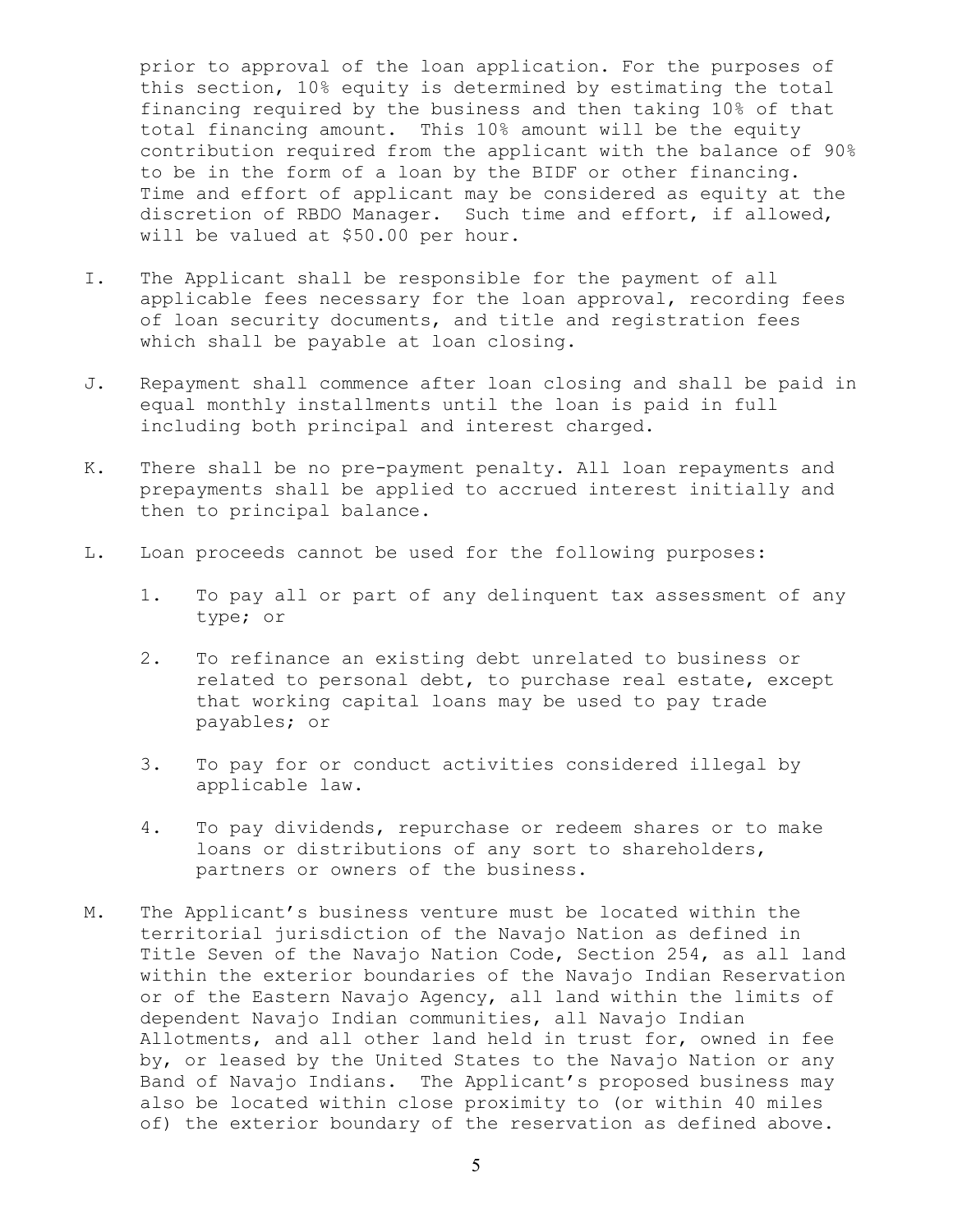#### **SECTION 7 - APPROVAL/DISAPPROVAL PROCEDURES**

Applications and all required documentation must be complete before review and approval by the RBDO Manager. An executive summary of the loan application shall be prepared. All loan decisions (i.e., approval, disapproval, modification, etc.) shall be reduced to writing. All loan approvals and actions shall be subject to availability of funds and shall comply with all Navajo Nation and applicable laws (such as the Navajo Business Procurement Act and the Navajo Nation Ethics in Government Act), or shall be deemed invalid and void.

#### **SECTION 8 - LOAN DOCUMENTATION**

- A. Loans shall be documented as follows:
	- 1. A promissory note signed by the Applicant, the Applicant's spouse, partners, and co-signer, where appropriate;
	- 2. Security Agreement pledging collateral and granting to the Navajo Nation a first lien on all property (real and personal) acquired with the proceeds of the loan.
	- 3. UCC Forms
	- 4. Navajo Nation Payroll Deduction Authorization Form
- B. The following types of property shall not be eligible for use as collateral:
	- 1. Property or income restricted by law from being encumbered;
	- 2. Intangible assets such as franchise licenses, patents, copyrights, insurance, etc.; and
	- 3. Assets which are otherwise encumbered by other existing liens.
- C. Collateral securing loan must be owned by the Applicant. Borrowers who pledge property that can be titled and registered (i.e., automobiles, mobile homes, trailers, etc.) must consent to the title document showing the Navajo Nation as the first lien holder, and provide current registration and insurance information. Borrowers who pledge property (i.e., inventory, furniture, fixtures, equipment) must consent to the lien by signing financing statement (UCC form) showing the Navajo Nation as securing party, and submit required fees and insurance information. Property pledged as collateral must be physically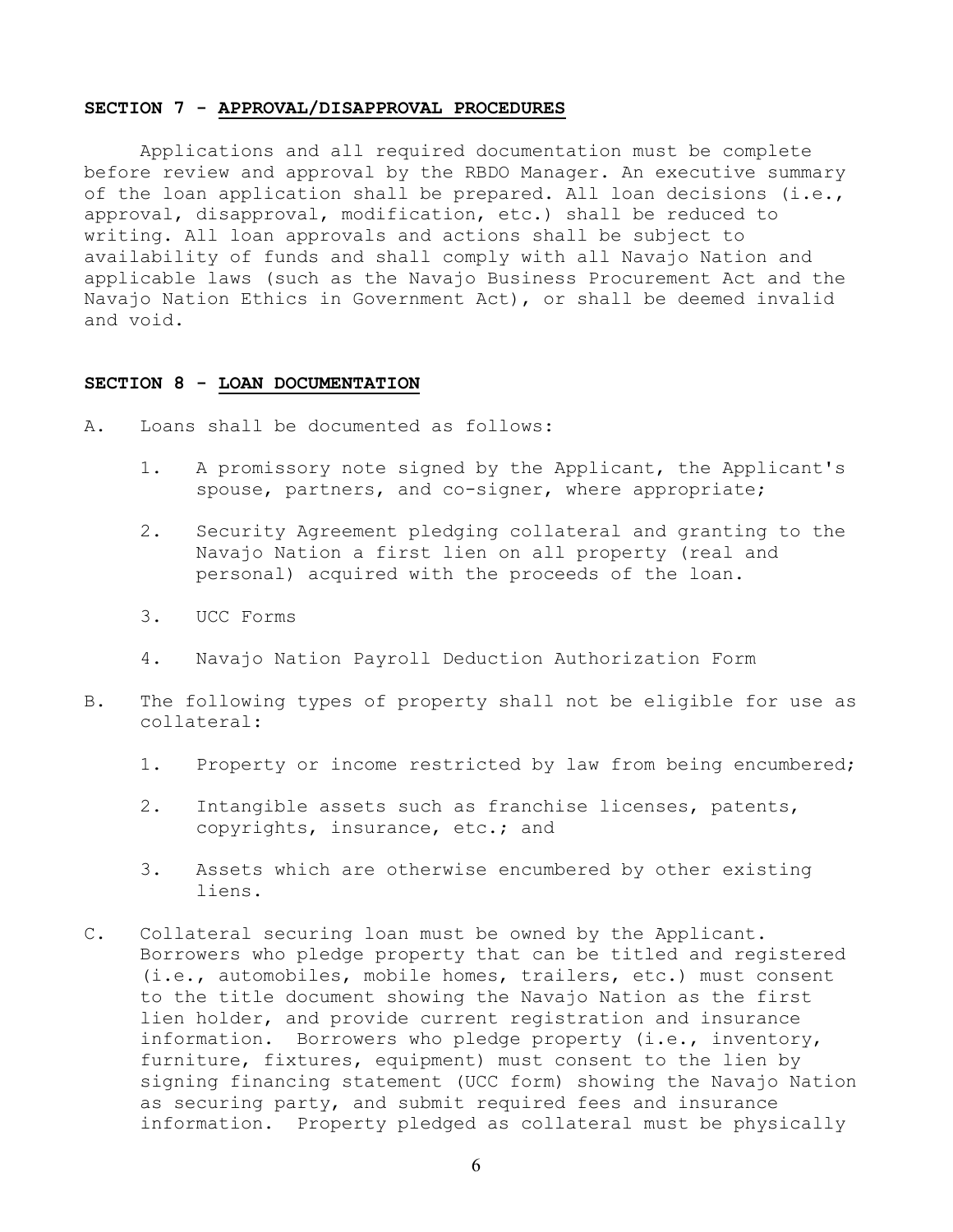inspected, verified and confirmed by the RBDO Manager before the loan application is approved.

## **SECTION 9 - LOAN CLOSING**

- A. Disbursements of loan proceeds shall be made in the name of the Applicant or the business, unless the RBDO Manager directs that disbursements be made directly to third party vendors. At the RBDO Manager's discretion, the loan proceeds may be deposited into a special bank account, which shall require the joint signatures of the Applicant and RBDO Manager for all withdrawals. The RBDO Manager, may set up only one special bank account for the receipt of all loan proceeds and the subsequent disbursement of proceeds to the borrower or the third parties. The RBDO Manager shall ensure that the loan proceeds are disbursed in accordance with the Applicant's approved plan for use of loan proceeds and shall account for all loan proceeds deposited and disbursed through that account on a monthly basis.
- B. Closings may take place at any location convenient to the Applicant and RBDO Manager. All disbursements shall be made by checks or cashiers check.
- C. If the loan is approved subject to certain conditions, the RBDO Manager shall ensure that those conditions are satisfied prior to closing. If one of the conditions is the payment of funds by the Applicant in addition to the loan funds, the RBDO Manager shall receive such funds prior to closing.
- D. No closing or disbursement shall take place unless the RBDO Manager certifies in writing that all appropriate documents have been properly executed and received.
- E. If the loan is not closed within forty-five (45) days for any reason, the loan commitment shall be automatically canceled, funds revert back to the Micro-Enterprise Loan Program and the applicant must reapply.

# **SECTION 10 – TECHNICAL ASSISTANCE**

 Upon request from the borrower, each RBDO shall provide technical assistance and training to help ensure success in the borrower's business.

## **SECTION 11 - COLLECTIONS**

 A. Loan accounts that are in arrears or otherwise not in compliance with the loan agreements are forwarded to the Collections Section within the Credit Services Department for collection efforts. The Department's collection officers are the liaisons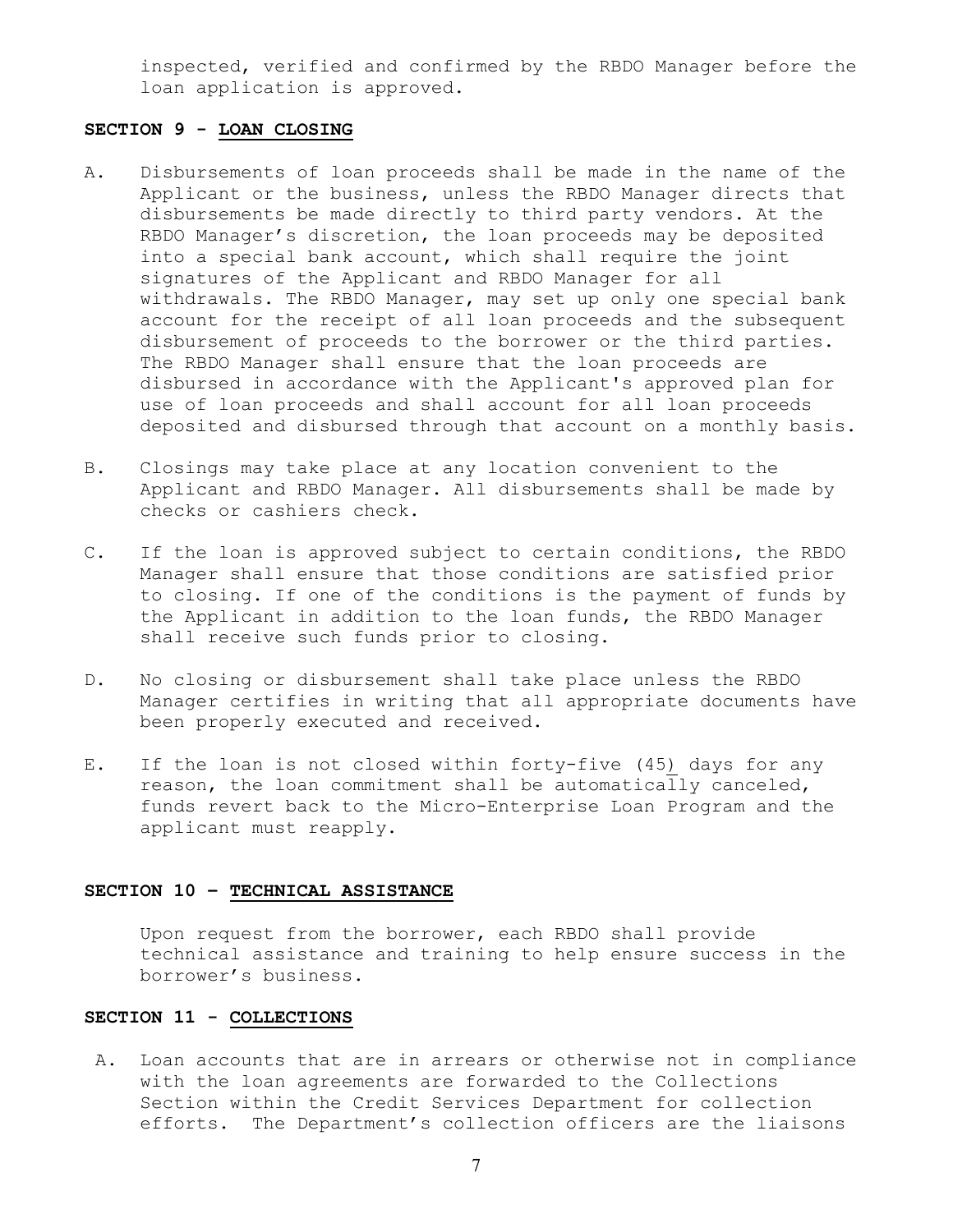between the Department and borrower(s). The goal of the collection officers is to have the borrowers repay their debt on a timely basis through the process of negotiation and cooperation without having to resort to legal proceedings.

- B. Collection efforts by the Department shall be in compliance with all applicable Navajo Nation, Federal and state laws and shall be subject to any new or revised law dealing with credit and collections within the Navajo Nation.
- C. Loan payments are due on the date specified in the promissory note. It is the borrower's responsibility to ensure that the payment is received at the proper office on or before the date specified.
	- a. Payments mailed or delivered to the Department's personnel will be forwarded to the Cashier's Office within the Financial Services Department.
	- b. Payments received by the Department or by the Cashier's Office after 2:00 p.m. will be receipted and posted on the following business day.
- D. The Credit Services Department will be responsible for collections and shall keep detailed records of efforts and contacts with borrowers. Periodic contacts shall be made with the borrowers and co-signers either in person, by mail to the last known address or telephone to demand payments due and owing on the loan account. The loan file is a legal document and any entries made must be considered as potential evidence in a court of law.
- E. It is the responsibility of the borrowers and co-signers to keep the Department informed of their current address and telephone numbers. The Department is not responsible for sending correspondence to other than the last address and telephone number provided by the borrowers.
- F. Throughout the formal collection process, efforts shall be conducted to contact the borrowers and co-signers to collect monies owed to the Nation.
- G. If payments are not received within ten (10) days following the due date, the loan account may be subject to any late charge pursuant to the terms of the promissory note.
- H. If payments are not received prior to sixty (60) days following the due date, and after the Department has sent out five (5) written notices to the borrowers and co-signers, the Nation shall accelerate the debt pursuant to the promissory note.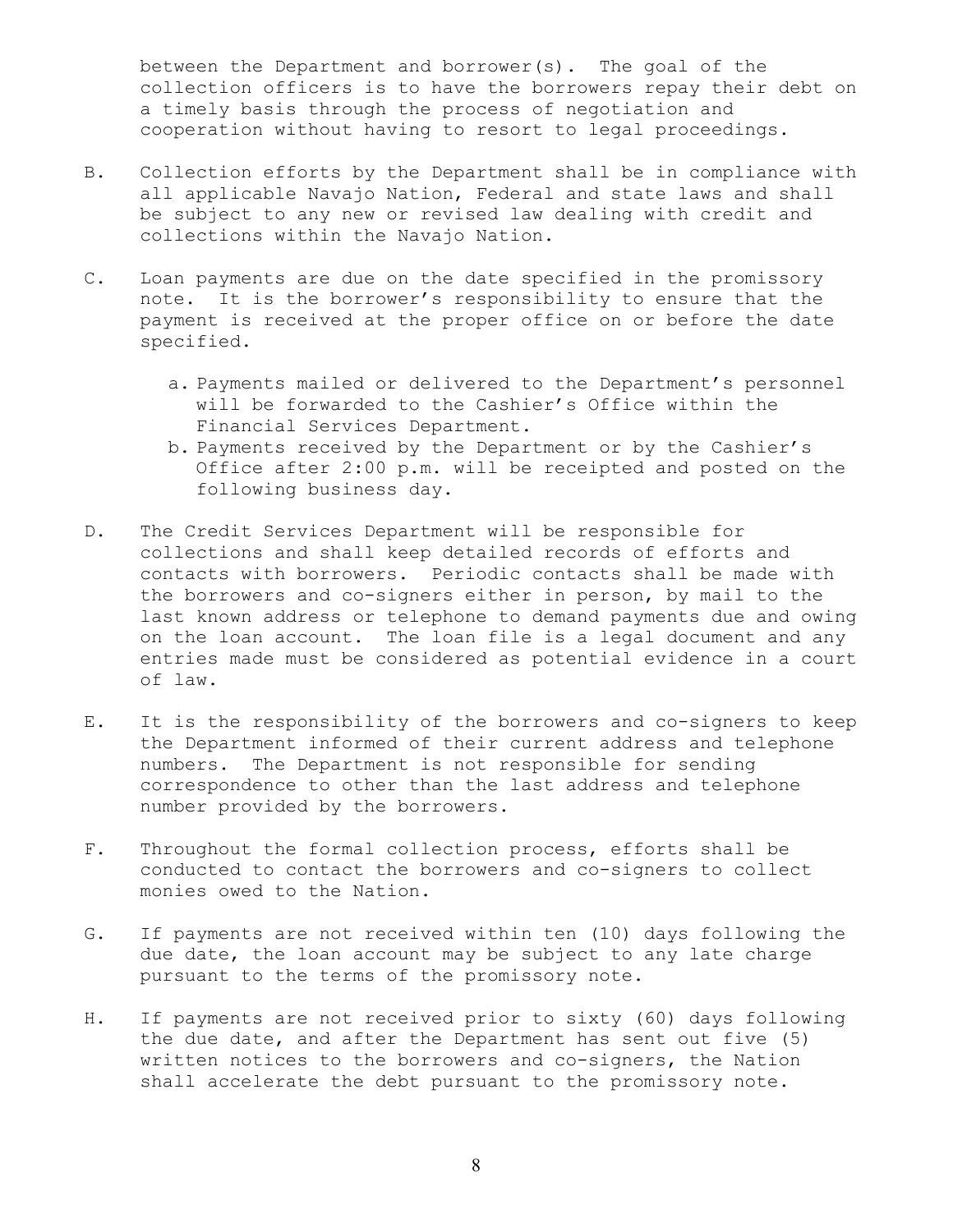- I. If the debt is accelerated, the Nation shall declare the loan in default, declare the entire amount due and owing, and demand immediate payment of the same. The borrowers and co-signers shall be notified in writing, by certified mail, of this action.
- J. The borrowers and co-signers will be given opportunities to forestall further legal proceedings. Such opportunities may include, but shall not be limited to, the opportunity to bring the loan account current in a specified time by entering into a new payment agreement with the Department and the opportunity for voluntary relinquishment of the pledged property. It is the responsibility of the borrowers and co-signers to contact the Department to arrange such opportunities.
- K. Voluntary settlements, whereby the borrower relinquishes the collateral pledged as security for a loan, or such other property as may be required, or takes such other action as is appropriate, are encouraged if it appears borrower cannot repay debt by normal means.
	- a. If a deficiency remains on the loan accounts after the liquidation of the property, the borrowers or co-signers shall be liable for the deficiency amount under applicable laws.
- L. The Department shall pursue Small Claims Court proceedings if a loan account has a balance of two thousand dollars (\$2,000.00) or less and the account has been accelerated.
- M. If an account is collected, through judicial action or judgment, including but not limited to Bankruptcy, Voluntary Liquidation, and/or Repossession, the borrowers and/or co-signers shall not be considered for another loan until a minimum of ten (10) years has lapsed.
- N. The Credit Services Department shall have the authority to contract with a collection agency or outside firm to collect on all delinquent loans. In contracting with a collection agency or outside firm, the Department shall comply with the requirements for contracting as provided in N.N.C. Sections 223 and 1013.
- O. Bankruptcy (Chapter 7 or 13) cases shall be subject to the Federal Bankruptcy Laws and all other applicable laws to discharge an individual debt to the Navajo Nation. However, the continued right to foreclose on the property is subject to all applicable Navajo Nation, Federal and state laws in which the property is located.
	- a. In order to qualify for future loans, the borrowers and co signers may reaffirm in writing to continue payments on the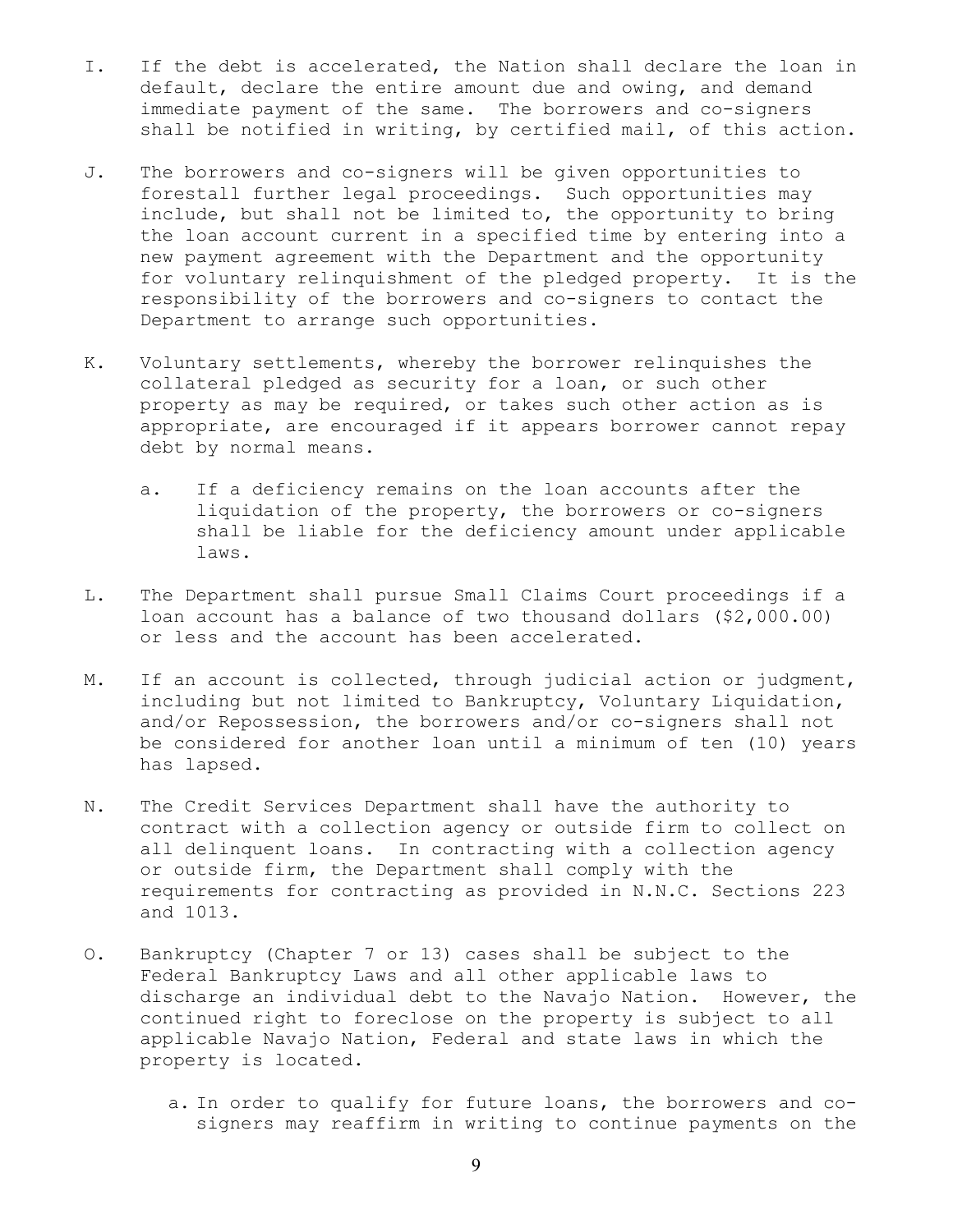loan account that was discharged by a Federal Bankruptcy Court.

- P. In the event of death of a borrower, the Department shall contact the surviving spouse or the administrator of the deceased's estate to proceed with the probate in compliance with the Navajo Nation Rules of Probate Procedures.
- Q. Any uncured payment arrearages of employees of the Navajo Nation or entity of the Nation shall be pursued, at the option of the Department through judicial means or through the Navajo Business and Procurement Act, 12 N.N.C.§1507 and pursuant to the Navajo Nation Executive Branch Personnel Policies Manual Article XVI(B)(2), Conduct of Employees.

### **SECTION 12 - ACCOUNTING**

- A. The records and books for the Fund shall be kept by the Division of Finance in accordance with generally accepted accounting principles, with Navajo Nation accounting policies and as required by the BIDF Fund Management Plan. The records and books shall be available for review upon reasonable request and copies shall be provided to DED.
- B. All loan payments shall be credited in the following order of priority to the respective loan account identified by a loan number:
	- 1. First, to accrued interest due and owing calculated from the date of the last payment;
	- 2. Second, to late fees;
	- 3. Third, to direct expenses incurred by the Nation in servicing the loan account, including filing fees associated in the perfecting of security interests, nonsufficient funds fees for returned checks, insurance purchased to protect collateral, or costs associated with collection efforts; and
	- 4. Finally, the remainder, if any, to the principal balance.
- C. Monthly Reconciliation:
	- 1. Cash posting shall be by the Cashier's Section of Financial Services Department through the General Ledger of the Financial Management Information System (FMIS) to Credit Services Department Loan Ledger.
	- 2. Credit Services Department (Department) monthly shall reconcile its Loan Ledger amounts to the Accounts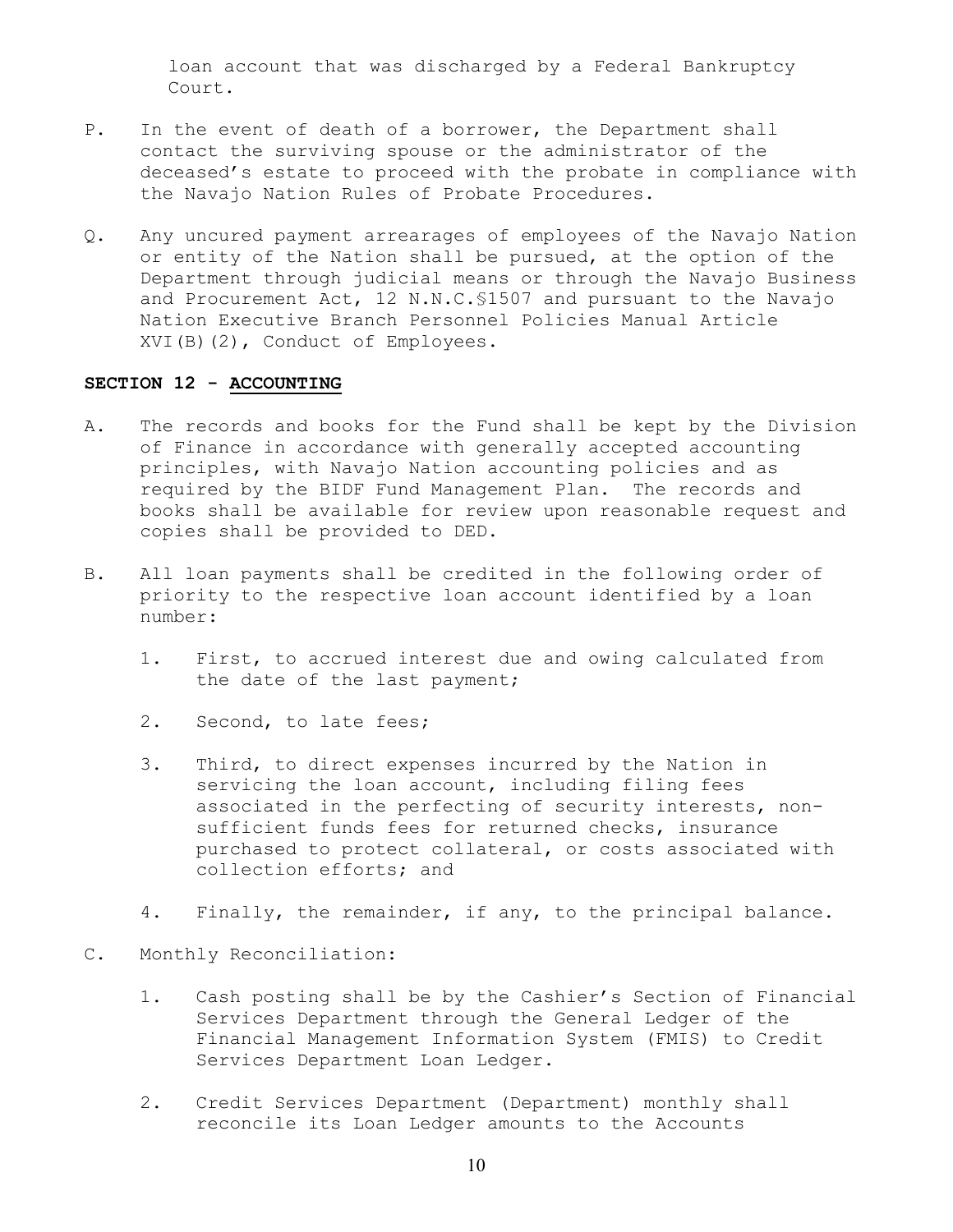Receivable shown on the General Ledger maintained by Financial Services Department.

- D. Idle BIDF funds shall be invested by the Division of Finance. Interest earned on idle funds shall be credited to the program account and shall be available for use in the operation of the Fund.
- E. Month end closeout and reconciliation reports shall be prepared by Credit Services Department and submitted to the General Accounting Section to be applied to appropriate accounts with the following reports to be furnished to DED from Credit Services Department on a monthly basis:
	- a. Journal Voucher
	- b. Close out Worksheet
	- c. General Ledger by Business Unit
	- d. Management Alert
	- e. Cash Report of Loan Ledger
	- f. Trial Balance
	- g. Customer Aging Report
	- h. Bankrupt Customer Listing
	- i. Paid in Full Customer Listing
	- j. New Loans Booked for the Month
	- k. Portfolio At Risk
	- l. Customer Loan Ledger with Notes
	- m. Customer Billing Statements
- F. Quarterly summary accounting reports shall be prepared and presented to the Economic Development Committee for review. Such reports shall include at a minimum, the total amount of funds collected, the amount of such funds collected that represents program revenue (interest and direct expense reimbursements), amounts representing principal repayment, the balance of the program loan account, information pertaining to delinquencies and such other information as the Committee may require.
- G. To obtain a current and accurate payoff figure for an outstanding loan, you must call, write or e-mail the Credit Services Department with the request. The request should include the name of the borrower, loan number, date of loan and the date of the payoff.
- H. Requests for loan disbursements after loans have been approved must be taken from the Division of Economic Development directly to the Credit Services Department, along with copies of the Promissory Note, Security Agreement, UCC filings, Loan Application and a detailed map showing the borrower's business location.